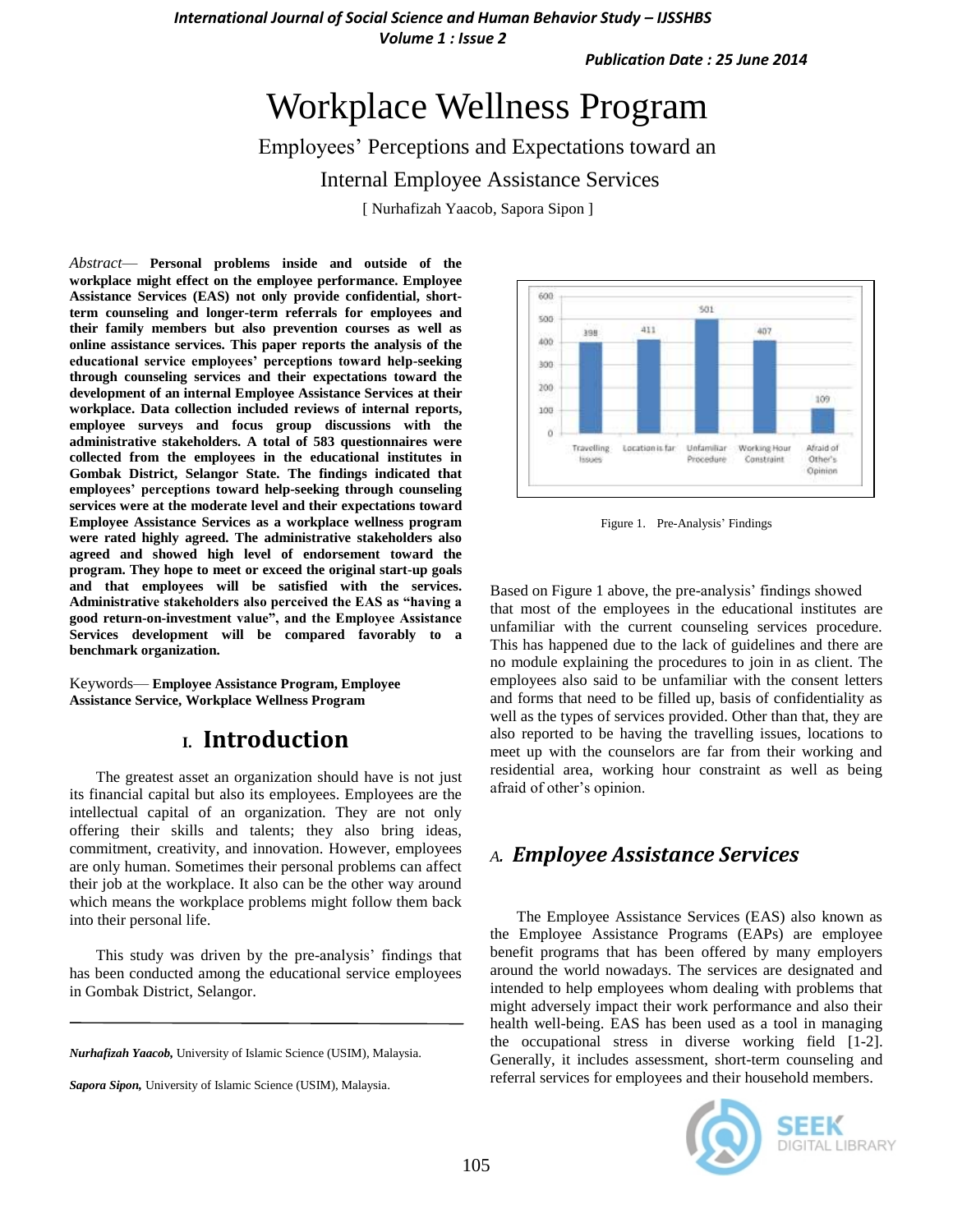*Publication Date : 25 June 2014*

Additional to the face-to-face and group counseling, EAS also suggests online counseling and consultation through the Internet and toll free telephone services 24 hours a day as part of its main component. The suggested services can be offered depending on the employees need.

The use of EAS and EAPs is rising in the workplace [3]. The programs appear in all types of work settings regardless of workplace size, personnel or type of employment [4]. The significance of such widespread application is that there is an accompanying desire for determining the type of EAS in each type of workplace and a mean of assessing whether the EAS meet the needs of the stakeholders [4].

Today, the majority of EAS in Malaysia are internal programs provided by the employers and the employees' organizations [5]. However, there are evidences that external programs are also provided to the employer organization through outside contracting EAS vendors [6]. This findings are supported by other researcher[7], that these EAS firms have many cases, also been integrated into other behavioral health delivery systems such as behavioral health Managed Care Organization (MCOs).

### *B. Inhibits Factors toward Counseling*

Reference [13] had discovered that several factors were posited for this general trend in getting professional help through counseling. The factors are including fear of being stereotyped, mistrust in counseling professionals, shame, embarrassment and fear of being perceived as weak. As psychotherapy been perceived as ‗a potentially difficult, embarrassing, and overall risky enterprise', it often cultivates fear and avoidance of mental health services. As the result, seeking professional counseling is viewed only as the last resort [14].

Reviews of the literature also reveal several variables which are related to impact one's perception towards seeking professional counseling. Some of the variables are fear of disclosing distressing information [15], anticipated risks and social stigma attached to mental health services [14], avoidance of painful emotions [8], religiosity [15] as well as fear of embarrassment [9].

In order to acculturate trust in seeking help through counseling, many countries have taken another step to improve the counseling services to another dimension. According to previous study [10], Employee Assistance Services (EAS) have become very important and a popular institutional mechanism in many enterprises for promoting health and emotional well-being, reducing absenteeism and improving performance. Other studies [11-12] also showed that EAS has significant impact on improving workers productivity and adversely impact their work performance, health and well-being.

# **II. Methodology**

This study applied a mixed method approach as it combines both quantitative and qualitative approaches. A mixed method by definition is a procedure incorporating both quantitative and qualitative data in order to more fully understand a problem or issue. Reference [16] suggested that, ―a mixed method research design is a procedure for collecting, analyzing and ‗mixing' both quantitative and qualitative data in a single study to understand a research problem". Study methods included a review of the existing program's performance in other workplaces, surveys administered to employees, comparison of program data with benchmarks, and focus group discussions with stakeholders.

The research employed a pragmatic, intermethod (or mixed-method) approach, in which both quantitative and qualitative questioning techniques were used to collect data [16-17]. The study utilized a survey with both closed-ended (quantitative) and open-ended (exploratory, qualitative) items to form complementary data [17]. The mixed-method design was an equivalent status design, thereby providing approximately equal and parallel data types through the quantitizing of the qualitative portions of the survey data. This method was selected because it provides complementary data to elaborate and clarify results from the quantitative portions of the selected survey instrument while serving to reduce biases and assumptions of the inquirer that may result from quantitative data analysis and to strengthen interpretability  $[17]$ .

A simple random sampling technique has been applied in the first phase of this research; in order to collect the questionnaires from the potential respondents which should be consisted of 770 employees. However, only 583 questionnaires were returned and collected from the total samples. The 583 respondents were 108 male and 495 female employees that involved in all units at the educational institutes in Gombak District, Selangor.

In the second phase, this research applied qualitative method to gather data from the stakeholders through focus group discussions. Focus group is a small structured group with selected participants and normally led by a moderator [24]. According to Reference [25], 'Focus groups emerged in behavioral science research as a distinctive member of a qualitative research family, which also includes individual depth interviewing, ethnographic participant observation and projective methods'. The stakeholders were consisted of the representatives of the human resources (HR), the counseling unit (CU), the employees' supervisors (Sup) and the educational institutes administrators (Adm).

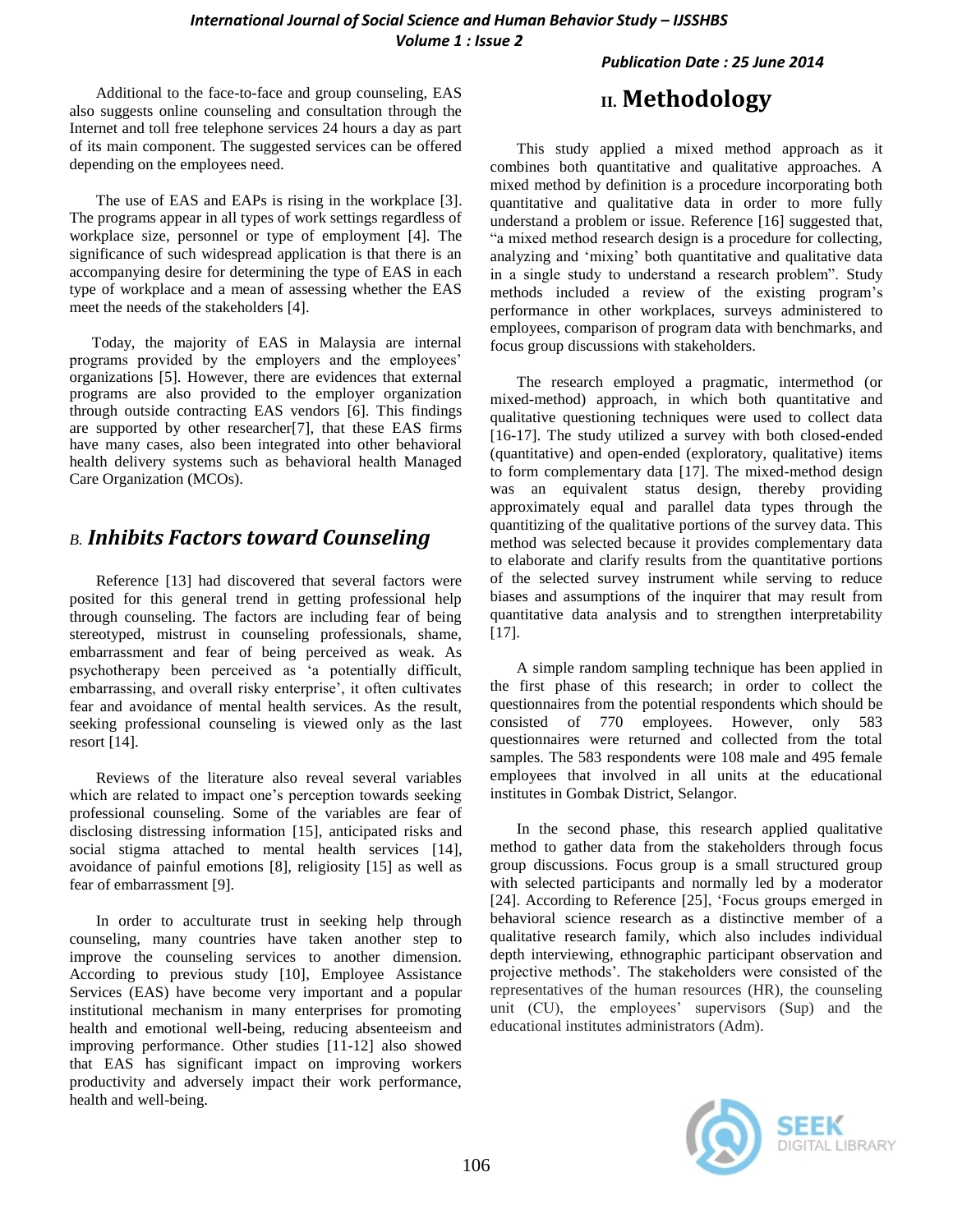#### *Publication Date : 25 June 2014*

### **III. Results**

### *A. Perceptions toward Help-seeking through Counseling Services*

There are numerals of research that have been conducted to examine the relationship between one's perceptions towards seeking help through counseling services and the utilization of mental health services. Identifying those factors which influence one's attitude towards seeking professional counseling can assist mental health professionals and other service providers in designing interventions aimed at attracting those who are in need of these services [7]. Professional counseling is perceived as a difficult, embarrassing and risky process by many. Such perceptions instill fear and avoidance of mental health services in many who need professional counseling services. Based on the pre-analysis among the employees of the educational institutes, they have shown moderate perceptions toward the Employee Assistance Services as part as the workplace wellness program.

TABLE I PERCEPTIONS TOWARD HELP SEEKING THROUGH COUNSELING SERVICES

|                               | Mean | Perception Level |
|-------------------------------|------|------------------|
| a. Self-Stigma                | 3.04 | Moderate         |
| b. Social Stigma              | 3.38 | Moderate         |
| c. Emotional Openness         | 3.06 | Moderate         |
| d. Anticipated Risk & Utility | 2.95 | Moderate         |

\*PERCEPTION LEVEL (Mean): 1.00-1.80 (Very bad), 1.81-2.60 (Bad), 2.61-3.40 (Moderate), 3.41-4.20 (Good), 4.21-5.00 (Very Good).

Based on Table I, the employees (*n: 583*) have shown moderate perceptions level toward help seeking through counseling services. As in the result, the perception on anticipated risk and utility attached to seeking professional counseling has been identified as a major deterrent to seeking counseling among the employees in the educational institutes. Anticipated risk and utility is "an individual's perception of the consequences associated with self-disclosing to someone" [23]. The fear of disclosing painful experiences and personal information directly might lead to negative attitudes toward the suggested internal EAS. It might be the wall in delivering the services whenever one's fear about the consequences of disclosing personal experience and information in counseling arise. It is also said that one's with this perception has the most influential barrier to seeking counseling [23].

Self stigma has been identified has the second perception that comes after the employees' perception on the anticipated risk and utility. Self stigma is a reduction in an individual's self-esteem or self-worth as a consequence of that individual's

self-identification as being someone in need of mental health services  $[18]$ . Self-stigma can be a thought of as "what members of a stigmatized group may do to themselves if they internalize public stigma" [19]. This has shown that people do internalize negative perceptions when dealing with mental health concerns [20]. Help seeking is often viewed as a threat to one's self-esteem because seeking help from another is often internalized by the individuals as being inadequate or inferior and may lead the person to decide not to seek help, even when experiencing psychological distress [18].Selfstigma uniquely predicts attitudes toward seeking psychological help and willingness to seek counseling [19].

The social stigma resulted as the third perception that also showed moderately perceived among the employees in the educational institutes. The impact that social stigma has on individuals who need professional counseling is evident in the finding that many prefer to forgo mental health benefits, which are provided by their employers and instead opt to pay for psychological services on their own to prevent the risk of disclosure in the workplace[21]. Reference [22] has agreed that, "stigma associated with mental health services is the perception that a person who seeks psychological treatment is undesirable or socially unacceptable". This means, that social stigma can also barricade the need for help seeking through counseling services.

The emotional openness refers to the level of comfort to disclose personal information to others. A high level of emotional openness indicates a strong ability and level of comfort with disclosing personal information with others, and more specifically with strangers [7]. A low level of emotional openness has been linked to negative attitudes towards professional counseling and consequently avoidance of mental health services. A low level of emotional openness is also associated with instigating several treatment fears in individuals who need professional counseling services [7].

As the employees shown moderate level of perceptions toward help seeking through counseling services, it is likely a good sign of acceptance of the program; however it also has the potential to be negatively accepted. Further studies on the effectiveness of the services are suggested to be implemented after the development of the EAS among the educational services employees.

# *B. Expectations toward Employee Assistance Services*

The objective of analyzing the employees' expectations toward the suggested internal Employee Assistance Services was to ensure that the implementation of the services will be an important part of the employees health well-being. Therefore, the survey has included the suggested types of



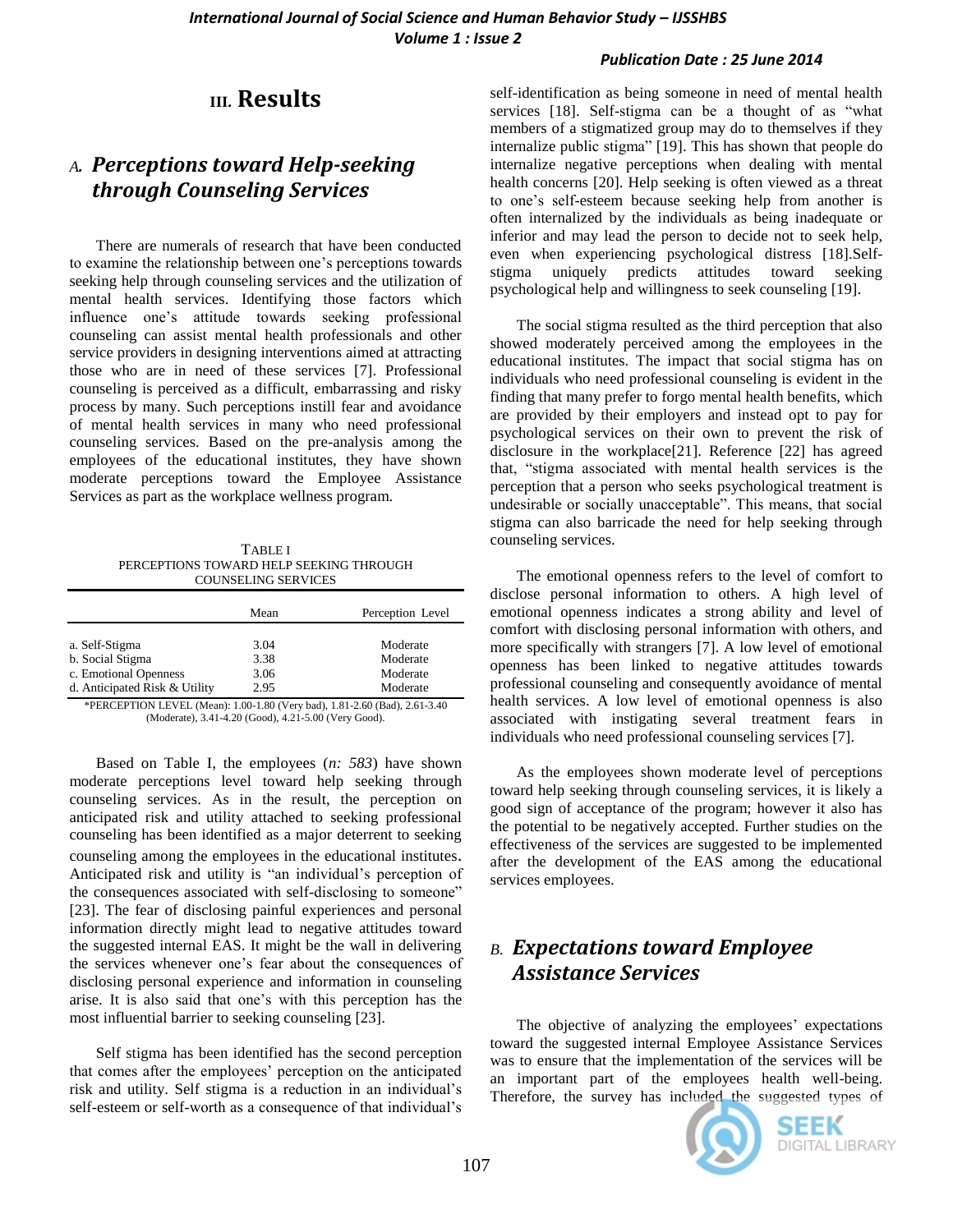#### *International Journal of Social Science and Human Behavior Study – IJSSHBS Volume 1 : Issue 2*

services, the procedures, the location as well as the referral system of the EAS. According to [14], the overall perception of these local companies is that EAS only involves employee counseling or crisis management. It means, they might not understand the preventive component of EAS. Many of these companies are also not aware of the actual impact of stress, absenteeism, medical leaves, workplace injuries and troubling behaviors of employees on the overall productivity of their workforce. This ignorance stems from the unavailability of local research data on EASs' return on investment [14].

Table II have shown that the employees (*n:583*) agreed on the suggested procedures of the internal EAS, the location of the procedures of services and the suggested referral system for the internal EAS. While for the suggested types of services had marked the level of strongly agree.

Based on these findings, the administrative stakeholders had agree to implement a pilot program of the internal EAS as it has become a very important and popular institutional mechanism in many enterprises for promoting health and emotional well-being, reducing absenteeism, and improving performance [10]. Moreover, the rapid growth of these programs and services in certain companies might because of the phenomenon of workplace stress as well as the increasing awareness of the importance of a systematic workplace wellness program for its employees.

TABLE II EXPECTATIONS TOWARD HELP SEEKING THROUGH EMPLOYEE ASSISTANCE SERVICES

|                      | Mean | <b>Expectation Level</b> |  |
|----------------------|------|--------------------------|--|
| a. Types of Services | 4.23 | <b>Strongly Agree</b>    |  |
| b. Procedures        | 4.04 | Agree                    |  |
| c. Location          | 4.10 | Agree                    |  |
| d. Referral System   | 3.89 | Agree                    |  |
|                      |      |                          |  |

\*EXPECTATION LEVEL (Mean): 1.00-1.80 (Strongly Disagree), 1.81-2.60 (Disagree), 2.61-3.40 (Not Sure), 3.41-4.20 (Agree), 4.21-5.00 (Strongly Agree).

# *C. Stakeholders' Opinion toward Employee Assistance Services*

During the focus group discussions, the primary stakeholders were asked on how effective might the EAS can benefit the employees; whether the goal of return-oninvestment can be achieved; whether the EAS will help to improve the quality of work and life of the employees; and what they (stakeholders) recommend for the implementation of the pilot internal EAS. The stakeholders were from the human resources (HR), the counseling unit (CU), the employees' supervisors (Sup) and the educational institutes' administrators (Adm).

#### *Publication Date : 25 June 2014*

All stakeholders from differing perspectives agreed that the implementation of the suggested EAS can be beneficial to the educational institutes as a whole. Comments included: ―We can act more proactively when dealing with employee problems if the Employee Assistance Services is implemented in the workplace" (HR). "It is a more systematic platform of a workplace counseling compared to that we have implemented before"(HR).

Whether the goal of return-on-investment can be achieved: "The employees motivation in work and life must be boosted up by letting them experience the services that will be provided in the EAS" (HR). "We might lower down the disciplinary issues among the employees" (Sup). "This is one way to reduce the turnover rate" (HR). "We need to act by providing them the services to show that we care about their problems, so that their loyalty to the institutes will last long" (Sup).

Whether the EAS will help to improve the quality of work and life of the employees: "We need to inculcate the culture of believing in getting help through counseling and joining the services offered in the suggested EAS to those in need to be better" (Adm). "We hope to reduce the problems they (employees) carry between their work life and home life as well" (Adm).

Recommendations on the implementation of the pilot internal Employee Assistance Services: "EAS will provide updated services, not just counseling alone as part of the program" (HR). "It includes the services that also consist of the preventive measure such as the health seminar and alsohow to manage personal issues such as the monetary debts" (HR). "Employees will have the power to choose the types of services they need and can be referred by their supervisors as well" (Sup).

Stakeholders also reported that Employee Assistance Services procedures will also emphasis the confidentiality of the counseling programs. They said: "The chosen location is conducive and offers confidentiality to all the employees (clients). Nobody can enter the space easily; the files will be kept systematically" (CU). "The suggested location is very conducive and it is spacious enough for any kind of activities; including the group activities and seminar. With the chosen location, employees will not have to travel out to get help, it is definitely offers some cost saving" (Adm). "The appointed staff will act as the EAS consultants. They will be sent for professional courses and getting prepared to promote and organize the services" (HR). "The EAS consultants will be the mediators between the employees and the whole components in the services."(HR).